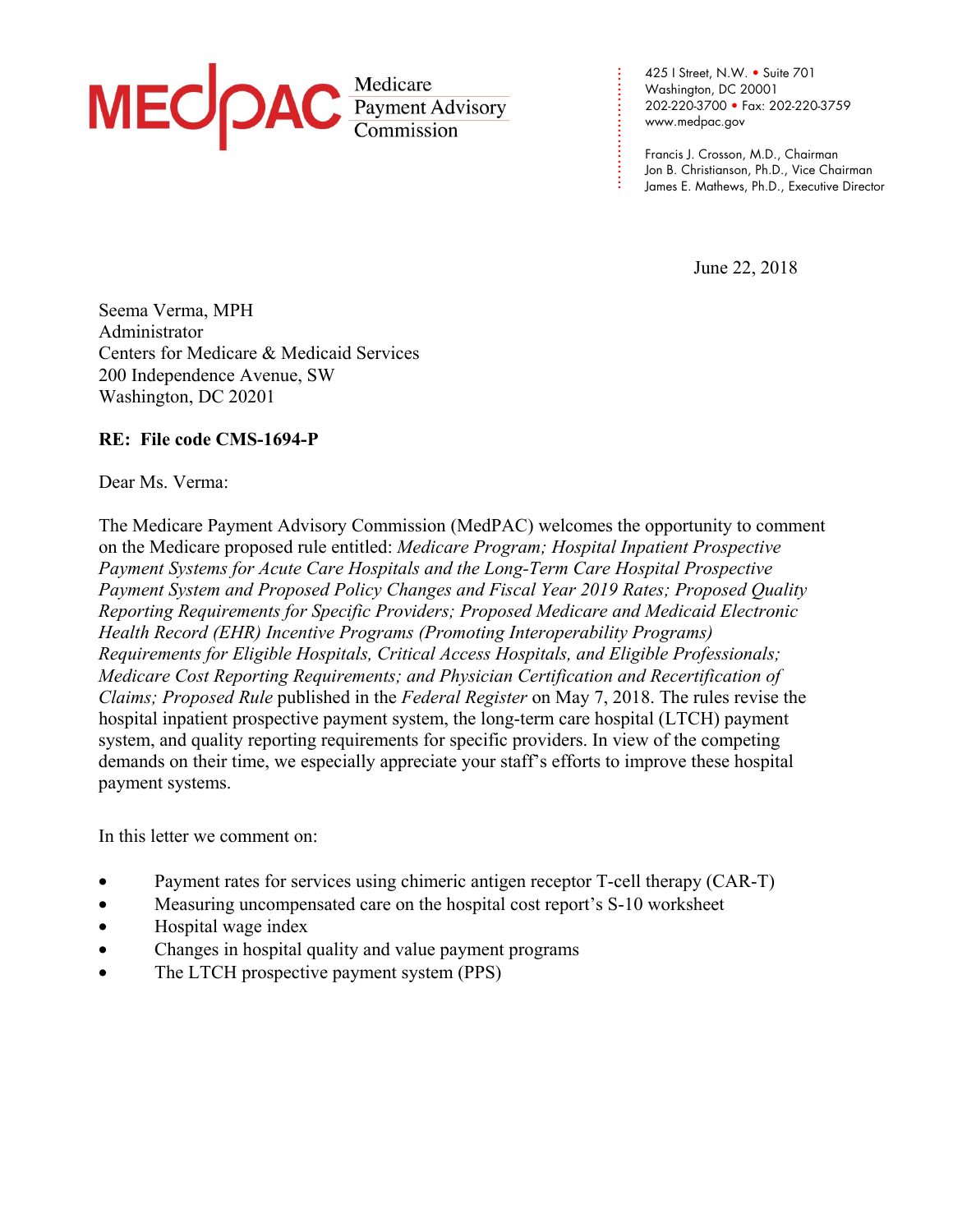<u>.</u>

## **Payment rates for services using CAR-T therapy**

The FY 2019 proposed rule discusses proposals for Medicare payments to inpatient hospitals for chimeric antigen receptor T-cell therapy (CAR-T). CAR-T is a type of immunotherapy used to treat certain types of cancer that involves collecting and genetically modifying the patient's own Tcells. Patients receiving CAR-T therapy may be hospitalized during and after the treatment, as the treatment is associated with severe reactions in some patients.

Currently, two CAR-T products have been approved—Kymriah and Yescarta—and both are expensive. Both products are approved for adult patients with certain advanced lymphomas who have already tried two other kinds of treatment. Kymriah is also approved for young patients (up to age 25) with certain acute lymphoctyic leukemias. CAR-T products have an extremely high list price. Yescarta has a list price of \$373,000. Kymriah's list price is \$475,000 for leukemia and press reports suggest that the manufacturer of Kymriah has matched Yescarta's list price of \$373,000 when used for lymphoma patients.<sup>1</sup>

For FY 2019, CMS proposes to assign patients treated with CAR-T products to an existing MS– DRG (MS–DRG 016) that currently includes certain bone marrow transplants. CMS requests comments on its proposal to assign CAR-T therapy to this MS–DRG. In addition, CMS requests comments on whether CAR-T therapy meets the criteria for its own MS–DRG, and if so, how such a payment should be determined in the absence of Medicare claims and cost report data for the therapy.

The manufacturers of the two CAR-T products have applied for Medicare's new technology addon payments (NTAP). CMS has indicated that the agency considers these products substantially similar and will consider their NTAP application jointly. CMS seeks comment on whether these products meet the criteria for an NTAP.

Given the extraordinarily high cost of CAR-T products, CMS also seeks comment on alternate methodologies it could use to establish payment for CAR-T therapy. As one alternative, CMS suggests it could use a cost-to-charge ratio (CCR) of 1.0 in estimating the costs of the CAR-T product for the potential NTAP and outlier payment calculations, and for the inpatient prospective payment system (IPPS)-exempt cancer hospitals' payment formula. This would presume that hospitals charged their actual costs for the CAR-T product. As a rationale, CMS indicates that it has received a number of public comments suggesting that hospitals would not inflate their charges for the CAR-T product given its high price and that consequently a CCR of 1.0 could be warranted.

<sup>1</sup> Beasley, D. 2018. U.S. approves Novartis cell therapy for lymphoma. *Reuters*. May 1. https://www.reuters.com/article/us-novartis-pharmaceuticals/u-s-approves-novartis-cell-therapy-for-lymphomaidUSKBN1I24GP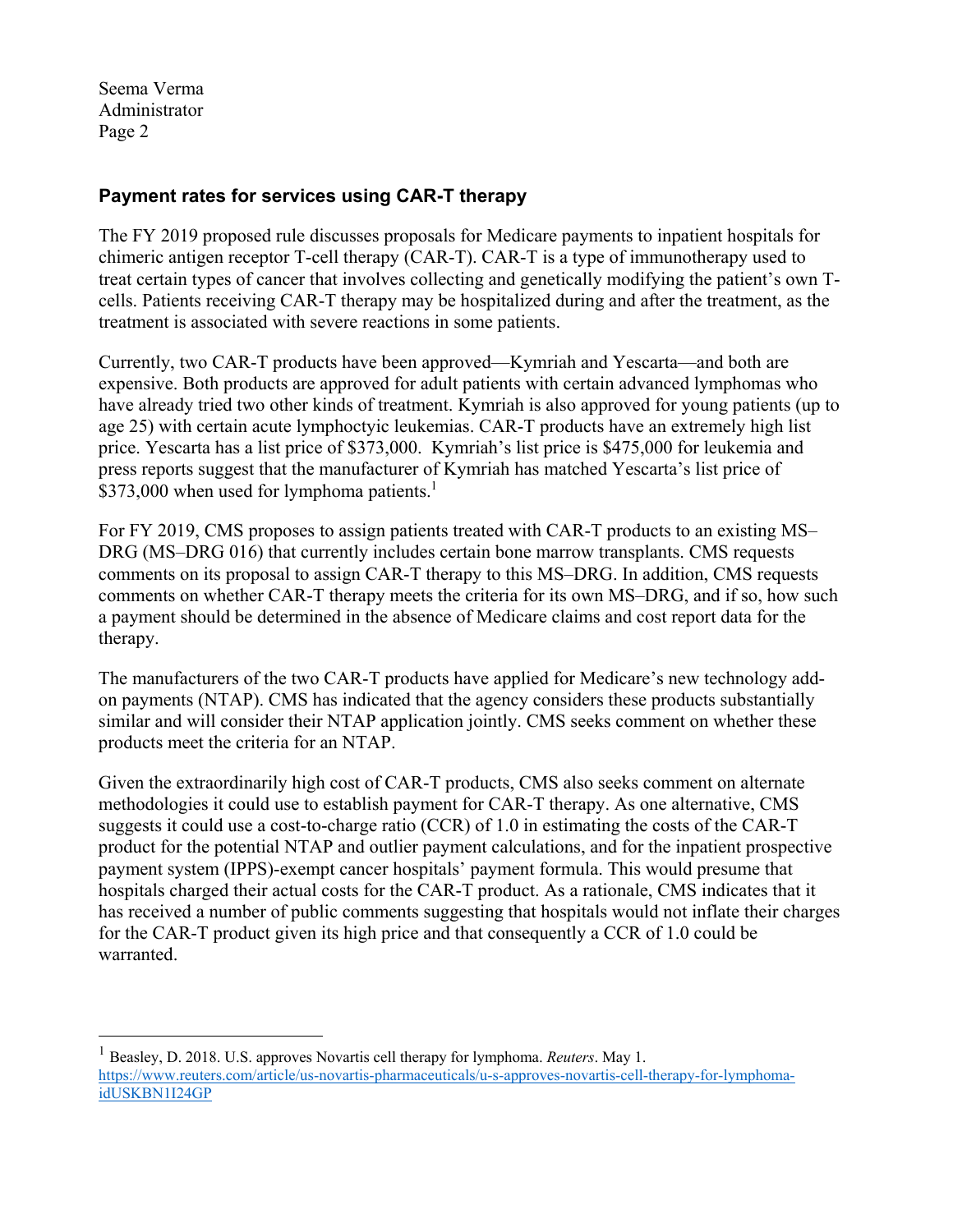#### *Comment*

1

We support CMS's proposal to pay for inpatients receiving CAR-T therapy in FY 2019 through an existing MS–DRG, with a potential new technology add-on payment (if CMS determines CAR-T meets the criteria) and outlier payments. Over the years, this approach has provided a mechanism for CMS to incorporate payment for new technologies into the IPPS while creating incentives for efficiency and for sharing risk between providers and the Medicare program. This approach would cover most (but not all) of any losses hospitals realized on inpatients receiving CAR-T therapy.

The Commission contends it is important to maintain the structure of the IPPS and not create policies that would unbundle services covered under the IPPS or create incentives that encourage high launch prices of new technologies. The IPPS has an established process for incorporating payment for new technologies, including drugs and devices, into the payment system. New technologies are paid through existing MS–DRGs. Since the cost of a new technology may not be reflected in the data that is used to establish the MS–DRG payment rates, a manufacturer can apply for a new technology add-on payment (NTAP) for the first three years a product is on the market. To qualify for an NTAP, a technology must meet three criteria that include being different from existing technologies, being high cost relative to the MS–DRG payment amount, and representing a substantial clinical improvement. The NTAP is capped at 50 percent of the estimated cost of the new technology. Cases that receive an NTAP may also receive an outlier payment if the cost of the case exceeds the MS–DRG payment plus the NTAP by more than the fixed loss amount. In the case of outlier payments, the IPPS pays 80 percent of a hospital's costs above the fixed loss amount.

We contend CMS should work through its established process to determine initial payment for CAR-T therapy. We support CMS paying for CAR-T in FY 2019 through an existing MS–DRG, a potential NTAP (if CMS determines CAR-T meets the three criteria for an NTAP), and outlier payments. We do not support creating a new MS–DRG for CAR-T for FY 2019 without claims data for patients receiving this therapy and cost report data for hospitals providing it. Once claims and cost report data for CAR-T therapy become available, CMS could consider establishing a new MS–DRG, consistent with its established process for doing so under the IPPS.

We agree that efforts should be made to accurately estimate the costs of the CAR-T product for the purposes of calculating a potential NTAP, outlier payments, and cancer hospital cost calculations, but we are concerned about a policy that would set the CCR for CAR-T equal to 1.0. Generally, hospitals inflate charges for services above their incurred costs. The Commission recently estimated that, on average, hospitals' charges are more than three times their actual costs.<sup>2</sup> A CCR of 1.0 for CAR-T would presume hospitals charged their actual costs, despite the financial incentive to increase charges. While it is possible that some hospitals may not inflate charges for the CAR-T product, it is not possible to know how common a practice that would be among

<sup>2</sup> Medicare Payment Advisory Commission. 2017. *A Data Book: Health care spending and the Medicare program*, Washington, DC: MedPAC.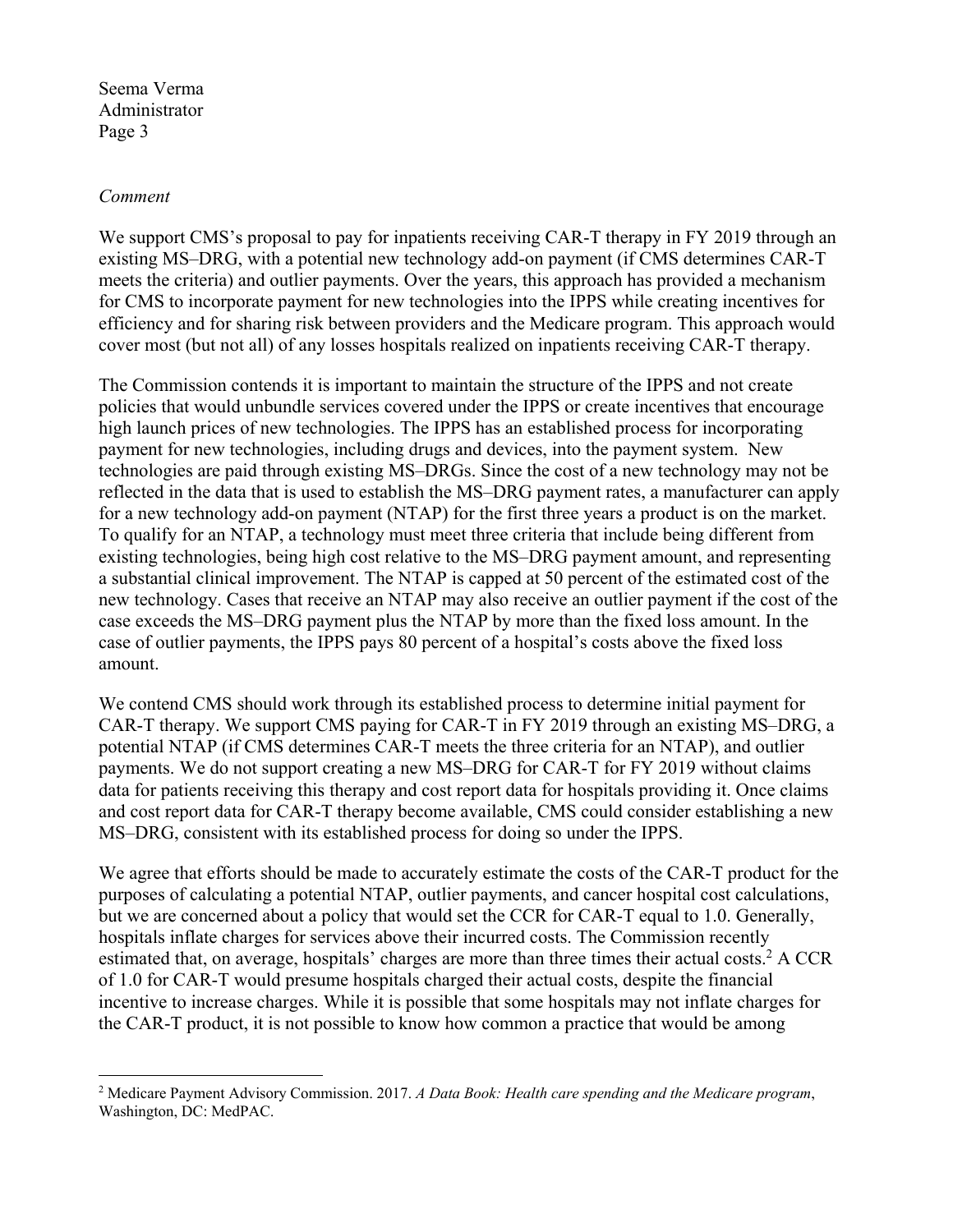1

hospitals. Furthermore, we are concerned that presuming charges equal costs could set a precedent for other items or services going forward.

Rather than using a CCR of 1.0 in the NTAP, outlier payment, and cancer hospital cost calculations, we support using the average sales price (ASP) with a two-quarter lag as an estimate of the cost of CAR-T products. ASP reflects the average manufacturer price to all purchasers net of rebates and discounts, with certain exceptions. The two-quarter lag in ASP could create incentives for price reductions. If the price of CAR-T declined, that decline would not be immediately reflected in ASP, and thus hospitals would benefit from the use of the higher ASP in the cost calculations for two quarters (even if the hospital received the price reduction). The ASP for the two CAR-T products could be averaged to permit use of a single average ASP for the cost of CAR-T in these calculations. Such averaging would put the products on a level playing field and could create incentives for price reductions. It is important to note that hospitals will incur other costs in treating patients receiving CAR-T therapy besides the cost of the CAR-T product itself. We are advocating that CMS use ASP to estimate the cost of the CAR-T product and use the standard charges-reduced-to-cost methodology to estimate the other costs associated with treating inpatients receiving CAR-T therapy.<sup>3</sup>

In future years, if CMS does consider creating a unique MS–DRG for an extraordinarily high-cost product like CAR-T therapy, it should be cognizant of issues related to the standard wage adjustment approach under the IPPS. Because the prices of drugs and biologics do not generally vary geographically, it would be inequitable to apply the standard wage adjustment to the payment for a MS–DRG that included CAR-T. (Initially assigning CAR-T to an existing MS–DRG with a potential NTAP and outlier payments would mitigate this concern in the short-run because NTAP and outlier payments are not wage adjusted.) We would request the agency to consider whether a different labor/non-labor share should be used for wage adjustment of any new MS–DRG for CAR-T therapy as well as for other MS–DRGs that may include unusually high-cost technologies.

In the longer run, with respect to Medicare payment policy for drugs more broadly, if manufacturers continue to launch drugs at extraordinarily high prices, there may be merit in considering whether new approaches for handling payment for these services are warranted. The Commission's June 2017 recommendation for the establishment of a Part B Drug Value Program (DVP) is an example of a potential new approach to Medicare payment for drugs. The voluntary DVP program would use a third-party vendor to negotiate Part B drug prices with manufacturers on behalf of providers and would permit the vendor to use tools such as formularies to enhance negotiating leverage. The Commission's DVP model also included binding arbitration as a tool that could be used to facilitate vendor and manufacturer negotiations for high-priced drugs without

<sup>&</sup>lt;sup>3</sup>This suggestion to use ASP as the estimated cost of the CAR-T product in the potential NTAP, outlier, and cancer hospital cost calculations would apply to situations where the hospital had to pay the manufacturer for the CAR-T product administered to its patient. If there were contractual arrangements between manufacturers and hospitals where a hospital does not pay for the CAR-T product if the patient does not achieve a certain outcome, it would be important that CMS have processes in place to ensure that the Medicare program does not pay for the CAR-T product in that situation.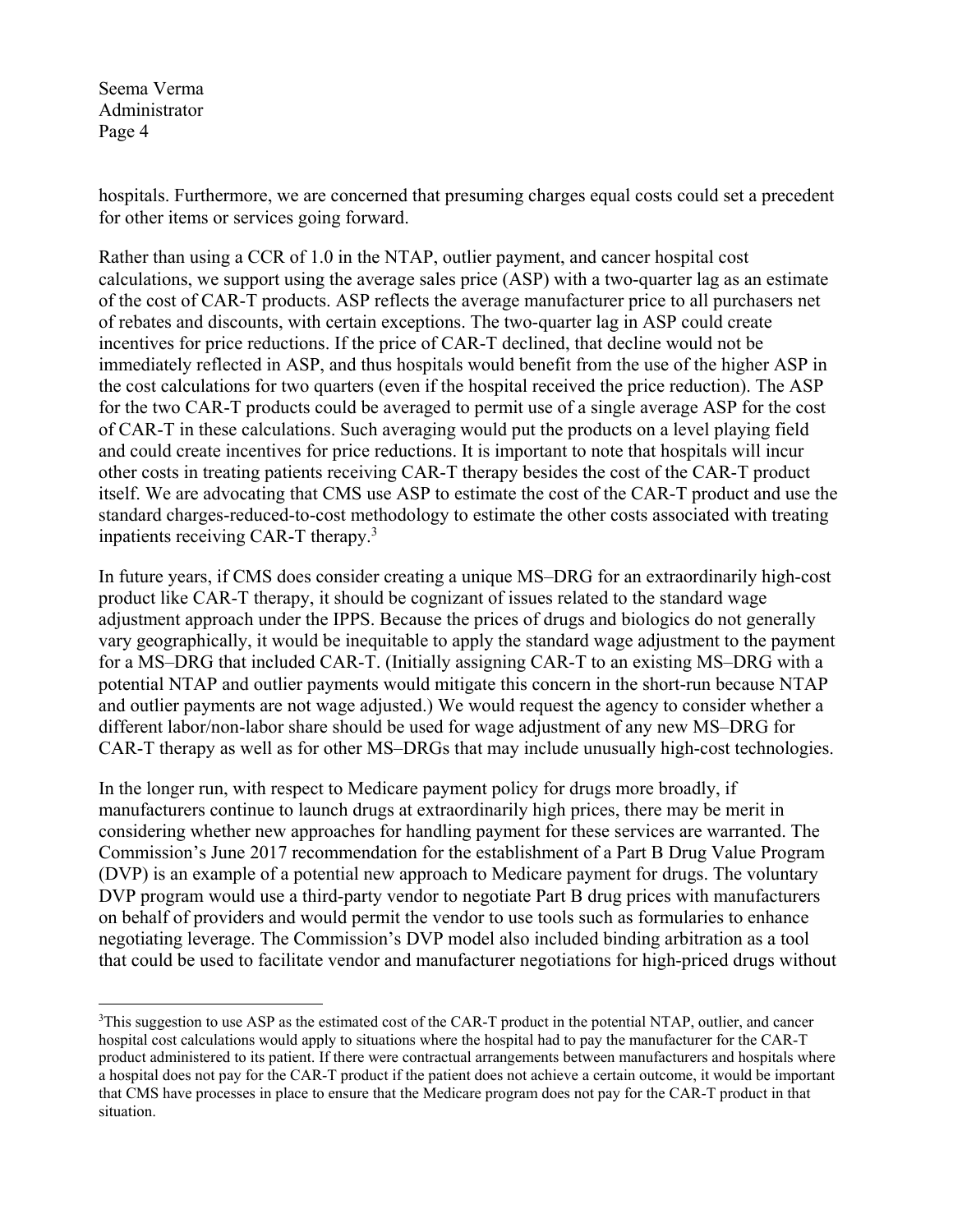close substitutes. Although the Commission did not consider the DVP with respect to Part A– covered drugs, there may be merit in considering whether such a model could accommodate certain high-priced products regardless of the setting in which they are administered.

More generally, as policymakers consider alternative approaches to address payment for high-cost drugs, it is important to recognize that the establishment of special payment methods for high-cost products could create incentives for manufacturers to set high prices as a way to circumvent the normal payment systems. Care would need to be taken in devising any special approaches to ensure that they incorporate strong incentives to constrain drug prices.

## **Measuring uncompensated care on the hospital cost report's S-10 worksheet**

Medicare adjusts inpatient payment rates to increase payments to hospitals with a "disproportionate share" (DSH) of low-income patients, as measured by the disproportionate patient percentage (DPP). The DPP is computed as the sum of two fractions: the "Medicare SSI fraction" and the "Medicaid fraction." The "Medicare SSI fraction" is the hospital's share of Medicare patients that are low-income; it is computed as the share of Medicare inpatient days attributable to patients entitled to supplemental security income (SSI). The Medicaid fraction is the hospital's share of total inpatient days attributable to Medicaid patients. The policy pays higher inpatient rates for hospitals with a high DPP.

In 2010, Congress enacted several changes to DSH payment policy in the Patient Protection and Affordable Care Act (PPACA). Under the updated DSH policy, CMS determines the amount of Medicare dollars that are potentially available for distribution as DSH and uncompensated care payments using the traditional DSH formula that is based on the DPP. However, rather than distribute the whole pool as traditional DSH payments, a portion of the pool is made available to hospitals as uncompensated care payments, and a portion is returned to the Medicare Part A trust fund as savings, assuming the rate of uninsurance remains below the rate of uninsurance in 2013 (presumably reducing the need for uncompensated care payments below the 2013 level). For fiscal year (FY) 2019, CMS calculated the size of the pool of potential DSH and uncompensated care dollars to be \$16.3 billion. CMS proposed to allocate this pool of dollars as follows:

- 1) CMS will pay 25 percent of the pool (\$4.1 billion) based on the traditional **DSH** formula.
- 2) The remaining 75 percent of the pool (\$12.2 billion) will be further divided into two parts: savings for the trust fund and payments for uncompensated care.
	- a) For every 1 percent decline in the rate of uninsurance, the share of the remaining pool allocated to trust fund savings increases by 1 percentage point. CMS estimates that the rate of uninsurance in FY 2019 will be 32 percent lower than in 2013. This means that 32 percent of the \$12.2 billion (\$3.9 billion) will be **savings for the Medicare Part A trust fund.**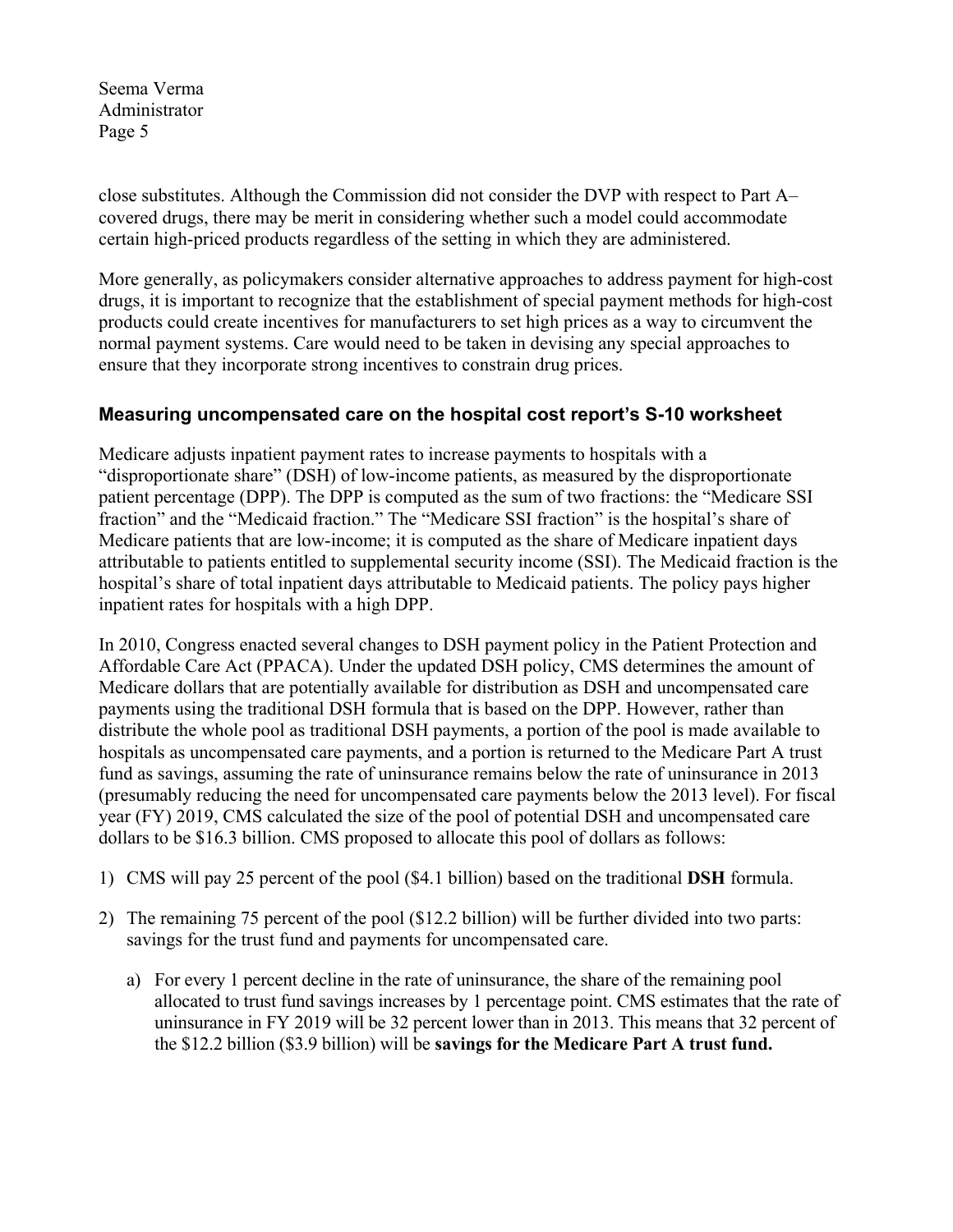> b) The remaining \$8.3 billion (68 percent of \$12.2 billion) will be distributed to partially pay for **uncompensated care** costs at hospitals in 2019. The distribution of these payments depends on each hospital's estimated share of uncompensated care.

## 3) On net, hospitals will receive a total of **\$12.4 billion in combined Medicare DSH and uncompensated care dollars**.

Each DSH hospital's share of the \$8.3 billion will equal its estimated share of historical uncompensated care costs over the most recent three years of data available.

## *Comment: Computing uncompensated care on worksheet S-10*

In FY 2018, CMS started to use the worksheet S-10 from the Medicare hospital cost reports to estimate hospitals' share of uncompensated care costs. While not perfect, using the S-10 computation is an improvement over the prior policy of using Medicaid days as a proxy for uncompensated care costs. However, the Commission is concerned that worksheet S-10 was changed for fiscal year 2017 in a way that created an incentive for hospitals to inflate charges. Prior to the 2017 change to worksheet S-10, uncompensated charity care costs were computed as the cost of care minus any payments received. These costs were derived by multiplying charges by the hospital's cost-to-charge (CCR). The prior formula was:

Estimated uncompensated care  $cost = (Changes x CCR) - Payments$ .

For fiscal year 2017, CMS changed the computation of charity care costs. The difference is that payments are first subtracted from charges, then as a second step the reduced charges are multiplied by the CCR. The new formula is:

Estimated uncompensated care cost = (Charges − Payments) x CCR.

The change does not affect the computation of uncompensated care costs in cases where 100 percent of charges are forgiven and payments are zero. However, for cases where a patient is given a partial discount, this change in the computation has two effects. First, it increases the estimated cost of uncompensated care on average. Second, the largest increase in uncompensated care payments will be for the hospitals with the largest markups of charges relative to costs. Because the pool of uncompensated care dollars is fixed and allocated based on each hospital's share of all uncompensated care costs, this second effect causes a shift in the allocation of uncompensated care dollars toward hospitals with larger markups. This in turn creates an additional incentive (on top of existing incentives) for hospitals to increase their markups.

To illustrate the problem, we created an example comparing a low-markup hospital and a high-markup hospital. It shows that, under current S-10 rules, the estimated cost of uncompensated care will be higher at the high-markup hospital even if the two had equal costs and gave an equal discount off the true costs of care. The illustrative example below is for a CT scan provided to an uninsured patient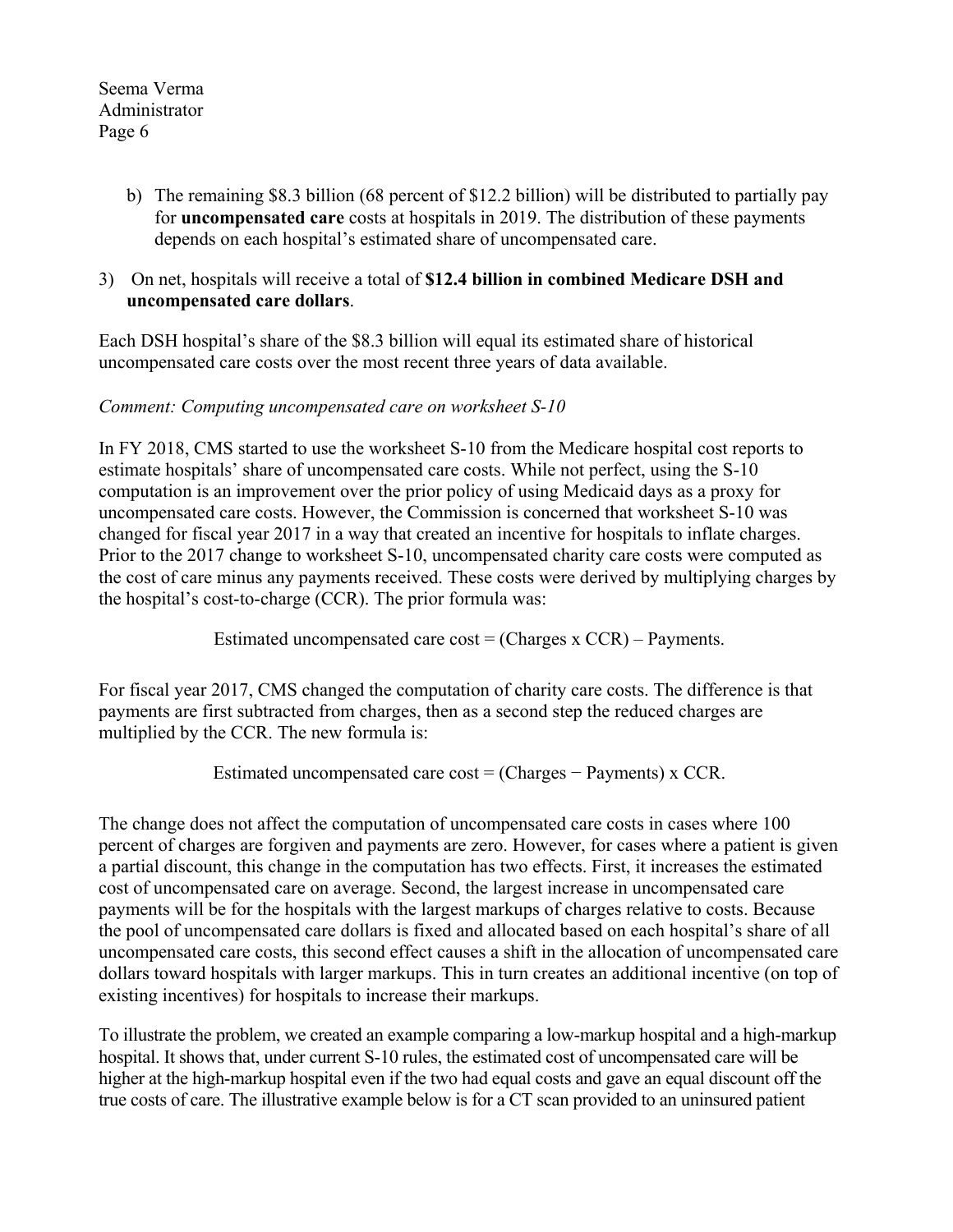who qualified for a discount from full charges under the hospital's financial assistance policy. In this example, the hospital with higher charges for a CT scan (\$2,100) and a higher discount off charges (\$1,700) billed the patient \$400 for a service that cost \$500. Given the new S-10 computation, the hospital appears to provide \$405 of uncompensated care. In contrast, the low-markup hospital (which, like the high-markup hospital, also lost \$100 on the case) would appear to be providing less charity care (\$167 compared with than \$405) and thus would get less of the fixed pool of uncompensated care dollars. As a point of reference, under the prior formula, the uncompensated cost of the charity care discount would have been estimated to be \$100 for both hospitals.

### **Table 1: High markups lead to higher uncompensated care payments**

|                                                                        | 20% mark up | $320\%$ mark up |
|------------------------------------------------------------------------|-------------|-----------------|
| Charge for a CT scan                                                   | \$600       | \$2,100         |
| Cost                                                                   | \$500       | \$500           |
| Uninsured discount                                                     | \$200       | \$1,700         |
| Amount billed and paid                                                 | \$400       | \$400           |
| Profit (loss)                                                          | $(\$100)$   | $(\$100)$       |
| Cost-to-charge ratio                                                   | 0.833       | 0.238           |
| Computed charity care costs under new formula<br>(CCR x discount)      | \$167       | \$405           |
| Computed charity care costs under the prior formula<br>(cost-payments) | \$100       | \$100           |

In sum, the new S-10 computation of uncompensated care reasonably estimates bad debt costs and charity care costs for cases where 100 percent of charges are forgiven as charity care; however, it creates an issue for cases where a person receiving financial assistance is given a partial charitycare discount. The Commission urges CMS to revert to measuring the cost of uncompensated care by first estimating costs and then subtracting payments. This would remove one of the incentives hospitals currently have to inflate charges and would prevent a misallocation of the fixed pool of uncompensated care dollars toward high-markup hospitals.

## **Hospital wage index**

The FY 2019 proposed rule discusses several technical changes to the current hospital wage index system and invites comment on reforming this system more broadly. Three of the proposed technical changes to the current wage index system are of particular interest to the Commission.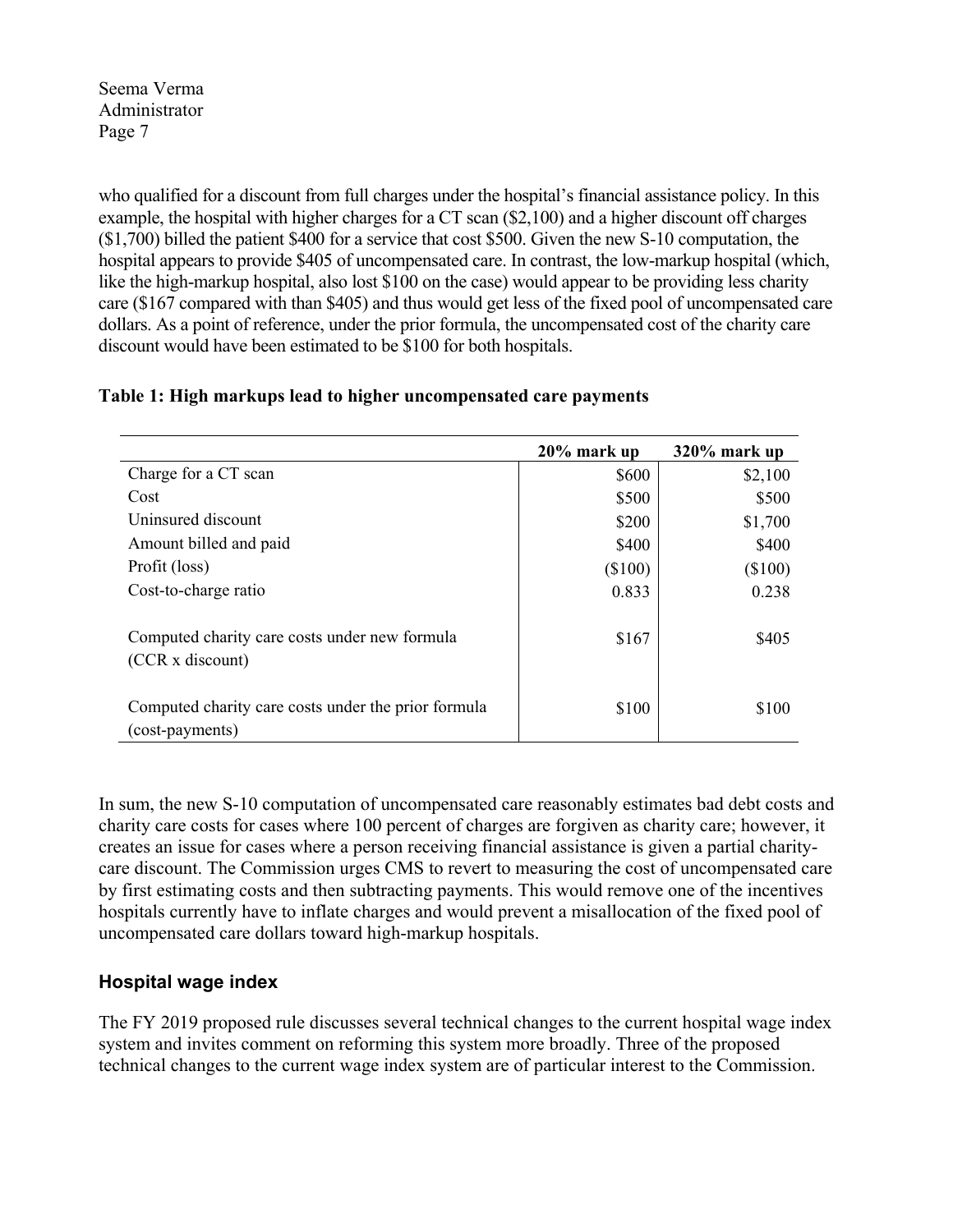- *Reclassification policy:* For FY 2019, CMS proposes changes that would permit nearly one-third of IPPS hospitals (1,043 hospitals) to receive either a reclassification to a different geographic area with a higher wage index or a specific exception to their original FY 2019 geographic wage index. To maintain budget neutrality, payments to all other hospitals will decline.
- *Rural floor policy:* The rural floor policy ensures urban hospitals do not have wage indexes lower than the wage index of the rural hospitals in their state. For FY 2019, CMS proposes to increase inpatient payments to 255 hospitals by roughly \$205 million as the result of the rural floor policy. These increases are also budget neutral, meaning payments to all other hospitals will be reduced.
- *Imputed rural floor policy:* Since 2005, the temporary three-year imputed rural floor policy has been used to estimate a rural floor wage index in states without rural areas, such as New Jersey. For FY 2019, CMS proposes to allow the imputed rural floor policy to expire.

### *Comment*

The FY 2019 proposed rule's technical changes to the current hospital wage index system raise questions regarding whether this system equitably adjusts payments for local input costs. The exceptions built into the current wage index system erode the accuracy of the IPPS. That nearly 30 percent of PPS hospitals would receive a wage index reclassification in 2019 is evidence of a broken system. Similarly, the negative attributes of the rural floor policy have been well documented since 2012. Annually, the rural floor policy redistributes approximately \$200 million to \$400 million to roughly 250 hospitals in a handful of states. This policy is funded by reducing payments to all other hospitals nationally, rather than by reducing payments to other hospitals within the states to which this policy applies. In addition, while the Commission supports the proposed expiration of the imputed rural floor policy, this policy (like the others discussed above) has for several years been a part of the array of exceptions that erode the integrity of the IPPS. Therefore, the imputed rural floor policy should be permitted to expire in FY 2019, but reforming of the wage index system is required on a broader scale.

Responding in part to the array of policy exceptions built into the current hospital wage index system, the Commission's original perspective on this system was established in 2007 when we published our Congressionally mandated report on this subject.<sup>4</sup> Each year since 2007 the Commission has consistently highlighted the existing system's inaccuracy, the circularity of hospital-reported data, the large volume of permitted exceptions, and administrative complexity. Because these concerns are still germane today, we reiterate our 2007 recommendation that the Congress repeal the current wage index system and give the Secretary the authority to create a new wage index system that:

<sup>1</sup> 4 Medicare Payment Advisory Commission. 2007. *Report to the Congress: Promoting greater efficiency in Medicare*. Washington, DC: MedPAC.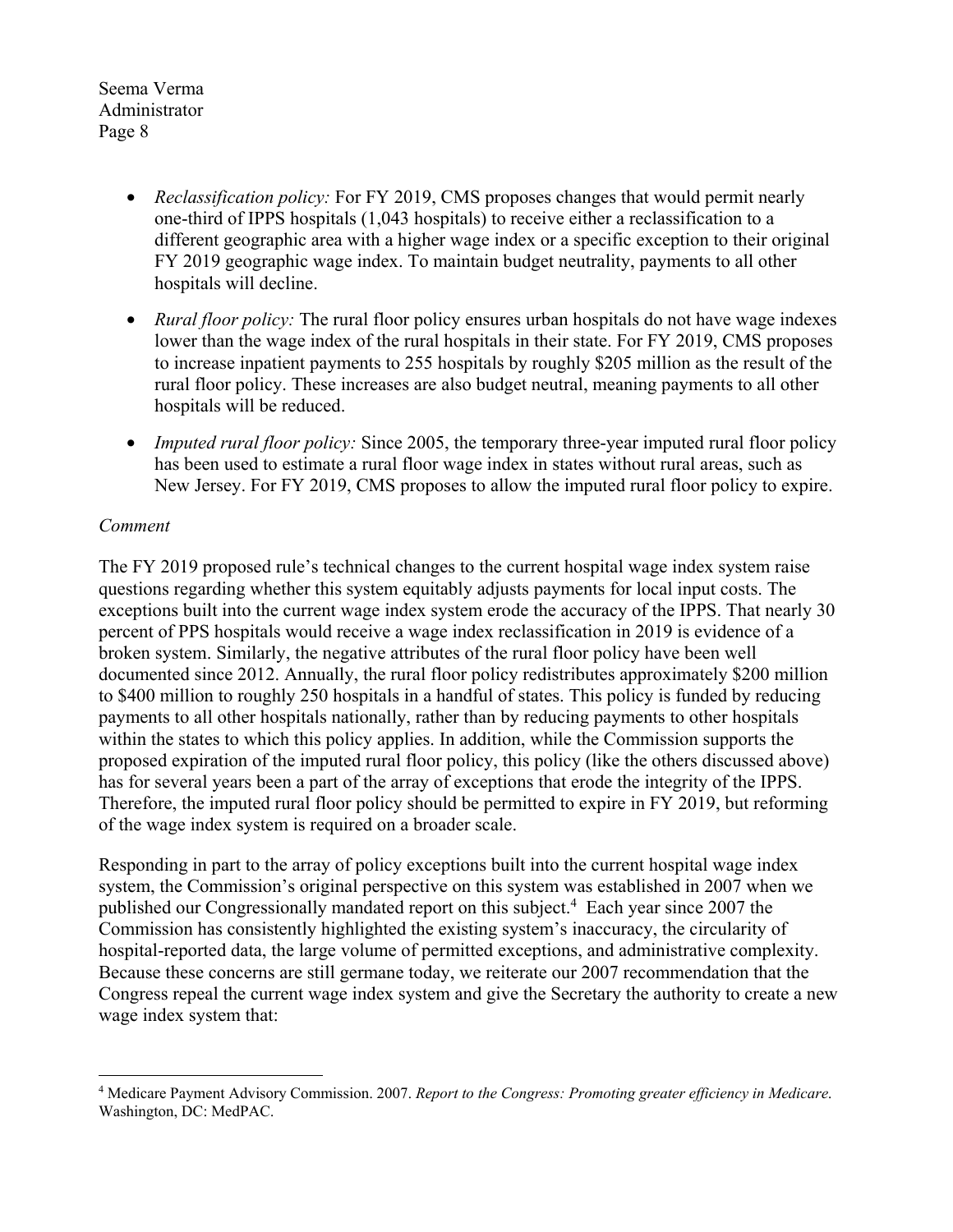<u>.</u>

- Uses compensation data from all employers together with hospital industry-specific occupational weights;
- Adjusts for geographic differences in the ratio of benefits to wages;
- Adjusts at the county level and smooths large differences between counties; and
- Is implemented so that large changes in wage index values are phased in over a transition period.

As summarized in the FY 2019 IPPS proposed rule, two significant research evaluations commissioned by the Secretary and performed by Acumen and the Health and Medicine Division of the National Academies of Sciences, Engineering, and Medicine (formerly the Institute of Medicine) concluded that MedPAC's proposed wage index system would be an improvement over Medicare's current hospital wage index system. These two evaluations also concluded that employment and wage data should originate from the Bureau of Labor Statistics and should be smoothed to account for differences in wage indexes across adjacent payment areas.<sup>5</sup> We hope this invitation for additional feedback in the FY 2019 proposed rule initiates action on this critical element of Medicare's hospital payment system.

# **Changes in hospital quality and value payment programs**

In October 2017, CMS launched the Meaningful Measures Initiative aimed at improving patient outcomes and reducing burden by using a reduced set of the measures for patients, clinicians, and providers in quality programs. As a part of the initiative, CMS identified 19 high-priority areas for quality measurement with a focus on improving patient outcomes (e.g., admissions and readmissions to hospitals, patient's experience of care, transfer of health information, preventive care).

Under the hospital Value-Based Purchasing (VBP) program, CMS makes incentive payments to hospitals meeting performance standards on a set of quality measures. As a part of the Meaningful Measures Initiative, CMS proposes to remove a total of 10 measures from the VBP program. All of these measures would continue to be used in other hospital quality payment programs (e.g., the Hospital-Acquired Condition Reduction Program). This de-duplication would eliminate the patient safety domain of the VBP, and as a result, CMS is proposing to adjust the weights of the VBP measure domains: Clinical Outcomes domain—50 percent; Person and Community Engagement domain—25 percent; and Efficiency and Cost Reduction domain—25 percent. CMS also proposes to remove 39 measures from the Inpatient Quality Reporting (IQR) program, which reduces a hospital's annual market basket update if the hospital does not report quality measure data. CMS

<sup>5</sup> Institute of Medicine. 2011. *Geographic adjustment in Medicare payment, Phase I: Improving accuracy. Second edition.* Washington, DC: The National Academies Press.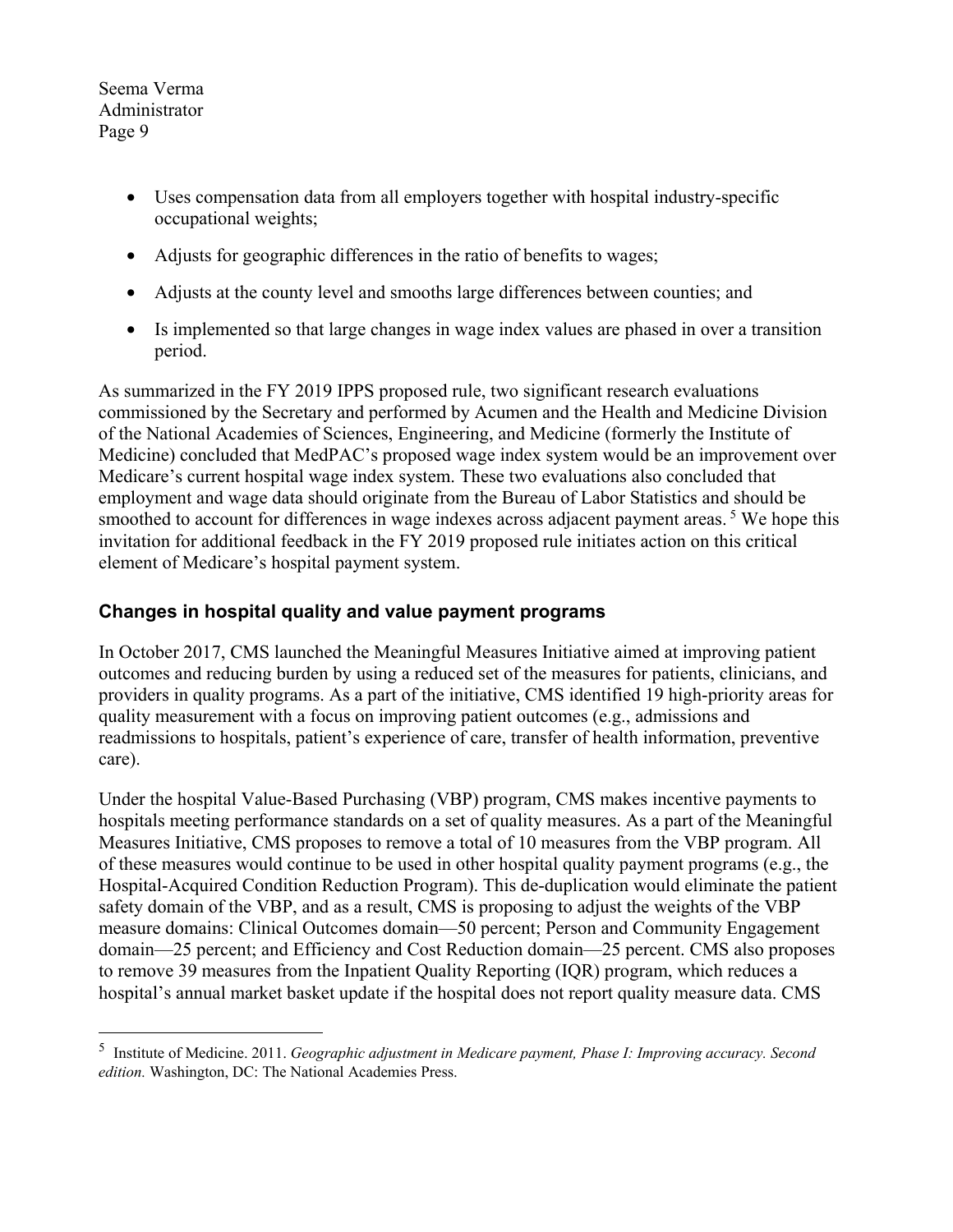asserts that these measures are either duplicative of measures in the other hospital quality payment programs or do not meet CMS's meaningful measure factors.

CMS has been reviewing public comments on the issue of accounting for social risk factors in the VBP and IQR programs and reports prepared by the Office of the Assistant Secretary for Planning and Evaluation (ASPE) and the National Academies of Sciences, Engineering, and Medicine. CMS continues to consider options to address equity and disparities in value-based purchasing programs. Based on these sources and a mandate contained in the 21st Century Cures Act of 2016, CMS plans to divide hospitals into quintiles based on the share of their Medicare patients (FFS and MA patients) that are fully dual-eligible beneficiaries. Hospitals that have readmission rates above the median of their quintile would receive a readmission penalty.

#### *Comment*

The Commission is concerned that there is too much overlap among the measures of the various hospital quality payment and reporting programs. This overlap creates unneeded complexity in the Medicare program. The Commission also asserts that the existing programs include process measures that are burdensome to report and not tied to outcomes.

The Commission has recently formalized a set of principles for measuring quality in the Medicare program. Overall, quality measurement should be patient oriented, encourage coordination, and promote delivery system change. The Commission asserts that Medicare quality incentive programs should use a small set of outcomes, patient experience, and value measures that are not unduly burdensome to assess the quality of care across different populations, such as beneficiaries enrolled in Medicare Advantage (MA) plans, accountable care organizations (ACOs), and fee-forservice (FFS) in defined market areas, as well as those cared for by specified hospitals, groups of clinicians, and other providers. The goals of CMS's Meaningful Measures Initiative —to improve patient outcomes and reduce burden— align with the Commission's principles. As CMS continues to revise Medicare quality programs with a focus on meaningful measures, we encourage CMS to use a uniform set of population-based outcome measures across settings and populations.

As described in our June 2018 report to the Congress, the Commission has examined the potential to create a single quality-based payment program for hospitals to replace Medicare's four hospital payment incentive programs. Under our redesign, the multiple hospital quality payment programs would be streamlined and consolidated under a single hospital value incentive program (HVIP) that scores a small set of population-based outcome, patient experience, and value (e.g., Medicare spending per beneficiary) measures. Over the next year, the Commission plans to continue to refine a design for an HVIP that conforms with our principles for quality measurement. Some topics the Commission will further explore include weighting of measures, payment withhold amounts, patient experience measures, and patient safety measures.

Legislation would be required for CMS to implement a redesigned hospital quality payment program, such as MedPAC's HVIP. In the interim, CMS should continue to improve the existing systems consistent with our principles. Therefore, we support CMS's proposal to remove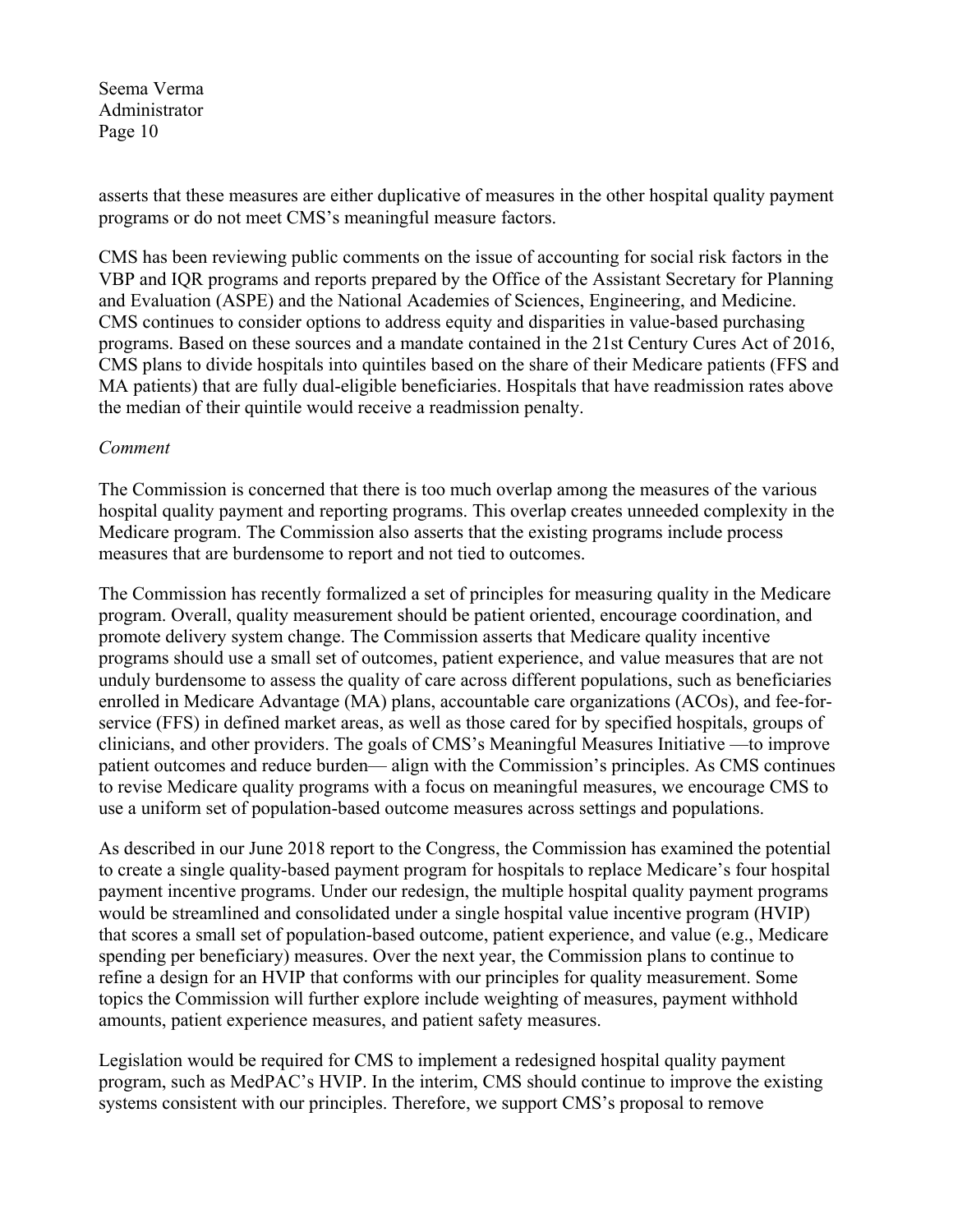duplicative process measures from both the VBP program and IQRP. The Commission also generally supports the greater weighting of the clinical outcomes VBP domain, and the Commission will be evaluating weighting of the HVIP domains this fall. The Commission also supports the proposal to remove chart-abstracted, process measures from the IQRP that are unduly burdensome and not tied to outcomes.

The Commission supports CMS's continued consideration of how to account for social risk factors in Medicare quality program. The Commission asserts that the Medicare program should incorporate differences in providers' patient populations—which affect providers' performance on quality measures, including social risk factors—and that Medicare should account for social risk factors in quality programs by adjusting payment through peer grouping.

As we stated in last year's comment letter, we suggest two adjustments to CMS's implementation of peer grouping in the HRRP. These adjustments align with the Commission's design of the potential HVIP. First, CMS should base the peer group only on the share of FFS patients that are fully dual eligible, not on the share of all (FFS and MA) patients. The penalty does not apply to readmissions of MA patients, and we assert that their risk characteristics could distort the risk profiles of hospitals because the income characteristics of FFS and MA patients may differ for particular hospitals. Second, in our own readmission work we found that hospitals in the highest decile of low-income shares have much higher excess readmissions than those in the ninth decile. Therefore, the Commission contends that deciles, rather than quintiles, more completely capture the challenges of hospitals with the highest share of low-income patients.

# **The LTCH PPS**

CMS proposes several changes to LTCH payment policy, including updating the LTCH PPS standard federal payment rate by 1.15 percent, permanently eliminating or providing a one-year delay in implementing the 25-percent threshold policy, and removing three quality measures collected as part of the LTCH quality reporting program.

## **Update to the proposed rates under the LTCH PPS**

CMS proposes to increase the LTCH PPS standard federal payment rate by 1.15 percent based on an estimated market basket increase of 2.7 percent less the estimated adjustment for multi-factor productivity (0.8 percentage point) and an additional factor of 0.75 percentage point as required by PPACA. Providers that fail to submit data required for the LTCH quality reporting program (QRP) will have their payments reduced by an additional two percentage points, resulting in a 0.85 percent decrease to their payments under the LTCH PPS for fiscal year 2019.

### *Comment*

In its March 2018 report to the Congress, after reviewing many factors—including indicators of beneficiary access, the volume of services, the supply of providers, and access to capital— the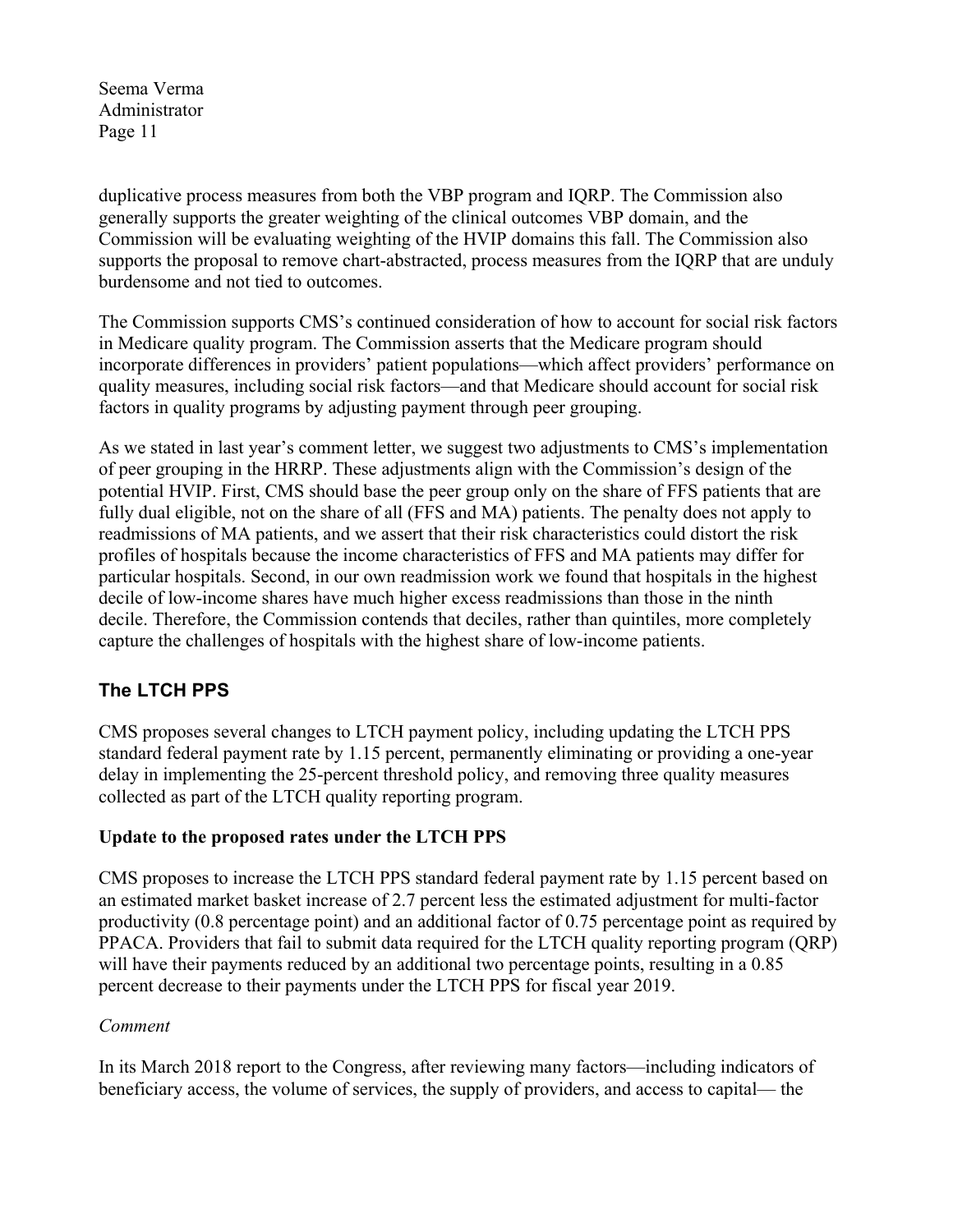Commission recommended that the LTCH market basket update be eliminated for 2019. The Commission concluded that LTCHs could continue to provide Medicare beneficiaries with access to safe and effective care without an update to the LTCH PPS payment rates in FY 2019. We reiterate our recommendation that the Secretary to eliminate the LTCH payment update for FY 2019.

In 2017, the Commission recommended to the Congress that all post-acute care providers be paid under a unified post-acute care (PAC) PPS. A PAC PPS would pay for services based on the characteristics of the patient, rather than the setting in which the care was provided. In 2018, the Commission recommended to the Congress that, prior to the implementation of a PAC PPS, setting-specific payments be blended with payments established under a unified PAC PPS beginning in fiscal year 2019. Such blending would begin to redistribute payments within the LTCH setting by increasing payments for medically complex patients and lowering payment for patients with less complex conditions.

### **Eliminating or delaying the implementation of the 25-percent threshold**

In FY 2005, CMS established the 25-percent threshold policy. The goal of this policy was to prevent LTCHs from functioning as units of ACHs. Under the 25-percent threshold policy, payments to LTCHs that admit a large share of their patients from a single ACH are reduced. The 25-percent threshold policy initially applied only to LTCH hospitals-within-hospitals (HWHs) and LTCH satellites, with a less restrictive threshold specified for LTCHs located in rural areas or in areas with an MSA-dominant IPPS hospital. In July 2007, CMS extended the rule to freestanding LTCHs. However, the Congress subsequently delayed full implementation of the 25-percent threshold so that most HWHs and satellites continue to be paid standard LTCH rates for eligible patients admitted from their host hospitals as long as the percentage of Medicare admissions from the host hospital does not exceed a 50 percent threshold. In addition, the Secretary was prohibited from applying the 25-percent threshold to freestanding LTCHs before July 1, 2016 and was permanently prohibited from applying the 25-percent threshold policy to certain co-located facilities. Subsequently, CMS or the Congress delayed fully implementing the 25-percent threshold policy through September 30, 2018. In its FY 2019 proposed rule, CMS proposes to either delay implementing the 25-percent threshold policy for an additional year or to permanently eliminate the policy.

### *Comment*

Since 2008, the Commission has supported the intent of the 25-percent threshold policy to help ensure that long-term care hospitals do not function as step-down units of acute care hospitals and that decisions about admission, treatment, and discharge in both acute care hospitals and LTCHs are made for clinical rather than financial reasons. Some have argued that with the implementation of the Pathway for SGR Reform Act's provisions reforming the LTCH PPS, the 25-percent threshold policy is no longer necessary. However, the Commission notes that the Pathway for SGR Reform Act of 2013 uses a broad definition of cases eligible for the LTCH standard payment rate. Under the current policy, over 20 percent of IPPS cases are potentially eligible to receive the LTCH standard payment rate, if admitted to an LTCH. By contrast, in our 2014 report to the